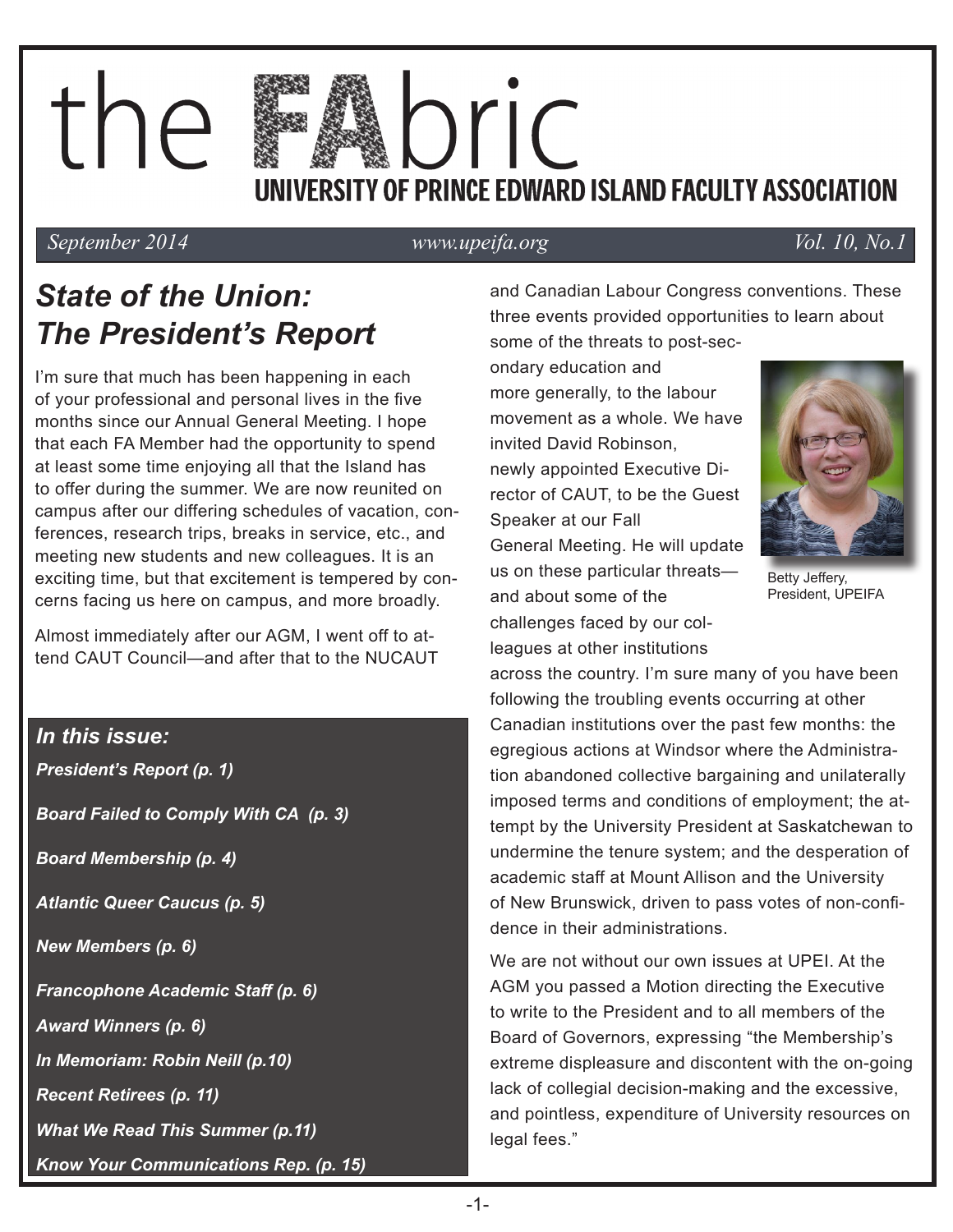The letter is available on our website. We have yet to receive a reply.

This letter was sent immediately after the arbitrator issued his decision in a case in which the Board of Governors intervened to deny a candidate tenure, despite a favourable view of the candidate's file by every other body involved in its review. The arbitrator's decision was unequivocal: "the Board stepped outside the negotiated process … and failed to comply with the rules of the Collective Agreement." While the Board, as the Employer, has a right of oversight in the tenure review process, "the right … is limited to ensuring that this process, 'the rules' of the parties' Agreement, are adhered to …" More information on this ruling can be found on pages 3 - 4. But as every academic unit across the University has had to grapple with severe budget cuts for the past two years, we have to ask: how much money was spent in fighting the collegial decision making process? Is this really the best use of the money the University received from the students and taxpayers of Prince Edward Island? I know that you hope and expect that in addition to ensuring that collective agreements are respected, that fiscal responsibility will be exercised— indeed, ensuring that the University is responsible in its use of money is one of the Board's chief responsibilities.

In recent years, it seems that the Board has become increasingly reluctant to provide the Association with copies of the Minutes of its meetings. We have had to send repeated requests for these to be shared with us. As I reported to you earlier, the Board has now designated a substantial portion of each of its meetings as "closed." After we invoked Article H5.2 of the Bargaining Unit #1 Collective Agreement, we now receive only copies of Motions, and only those Motions passed during the "open" sessions of its meetings, without even any indication of which members of the Board were present at those meetings. We're not told when the Board holds its meetings. We're not told what's on the agenda for its meetings. We're not told who's on the Board—or who's been appointed by which constituency. The development of this culture of secrecy is not conducive to the idea of collegial governance at the heart of our Collective Agreements. The names of Board members are listed on the University's website, and a little bit of detective work has determined which constituency each member represents. A list can be found on pages 4 - 5.

On the positive front, we honoured recipients of the Hessian Awards for Excellence in Teaching and the Merit Awards for Scholarly Achievement at the Faculty Recognition and Awards Celebration in May. You can read the citations for the award winners beginning on page 6. And in June we presented the two FA Entrance Scholarships. These went to Emily Gallant of Kensington Intermediate Senior High School and Macayla MacNeil of Morell Regional High School.

I hope you plan on attending our General Meeting on Friday, 3 October, beginning at 2:00 p.m. The 2014/15 Executive and other committees took office on 12 May. Come out and hear details of what we've been doing since then. I extend a special invitation to new UPEIFA Members. I look forward to seeing you there and don't forget the FA Time afterwards.

### **Notice of Meeting**

FA Fall General Meeting Friday 3 October 2:00 pm Room: 243 McDougall Hall

Guest speaker: David Robinson (Executive Director, CAUT) speaking about the challenges confronting Canada's universities.

All Members are encouraged to attend! FA Time to follow in Schurman Market Square, McDougall Hall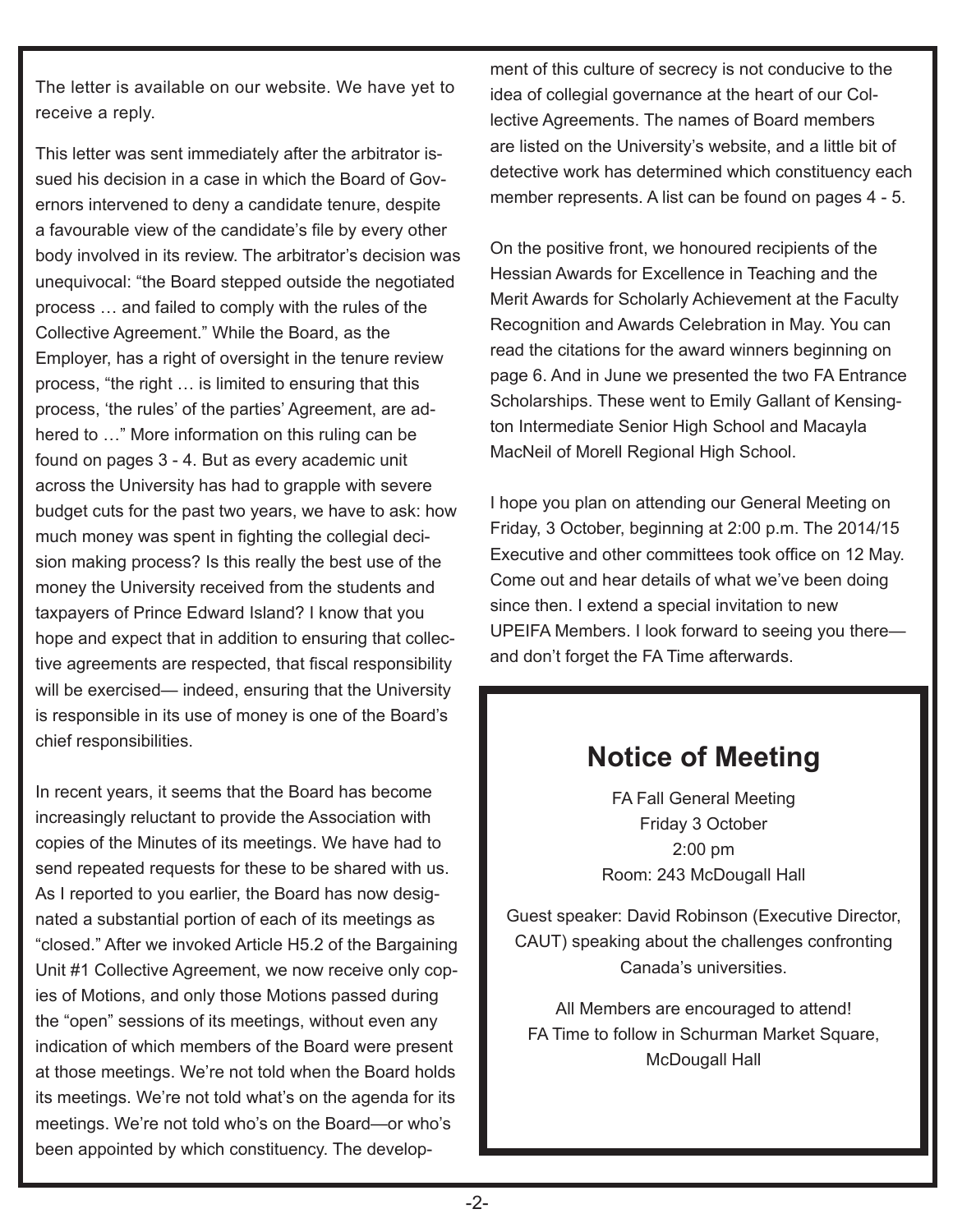# *Arbitrator finds that the Board failed to comply with the Collective Agreement*

In early May, an Arbitrator ruled on a member grievance concerning the Board of Governor's decision not to grant tenure to an applicant despite the fact that the applicant's file had been favourably reviewed by her/his department, dean, the URC, and the University President. Shortly after receiving the Arbitrator's ruling, the FA sent out the following statement to all Members. In case you missed this important statement, it is reproduced here.

#### 20 May 2014

In a decision received last week, the Arbitrator found that "the Board stepped outside the negotiated process for a tenure review and a teaching evaluation, and failed to comply with the rules of the Collective Agreement." Further, he found that the Board "conflated what was a disciplinary or personnel process with an academic assessment process for tenure and, in so doing, fashioned a new context for an employment issue, previously addressed and resolved, constituting an unreasonable application of the Collective Agreement and an assessment which was unreliable on the evidence, or arbitrary."

The Arbitrator ruled that the Member "be granted tenure effective July 1, 2013" … and also direct[ed] that [the Member] "be given credit for any delay as may arise, or has arisen, for all purposes of promotion and sabbatical applications, or for any like matter under the Collective Agreement, so as to ensure [the Member] does not in any way suffer a penalty in salary or other benefits or be 'one year behind' in the pay scale or otherwise."

This was an important decision for the Member involved, but also for all Members applying for tenure or promotion in the future, and potentially for our colleagues at other universities. This arbitration concerned who has the right to decide what goes into a tenure file, and the powers of the Board in relation to consideration of tenure.

As reported to you at FA meetings, the individual in this case received a positive recommendation for tenure from the DRC, the Dean, the URC Subcommittee, the URC, and the President. Further, as disclosed during the arbitration hearings, initially even the Human Resources Committee of the Board of Governors recommended the granting of tenure. A series of events then followed the HR Committee Meeting in late November 2012, leading to the final motion adopted by the Board at its October 2013 meeting to deny the tenure application. The Member was thus notified ten months after notification would normally be expected.

What set in motion that series of events? A chance meeting in an airport between the Chair of the Board's HR Committee and a member of the Senior Administration, during which the latter disclosed information about the Member outside the tenure file.

This led to communications from the Chair of the Board to the Member and to the Dean requesting "additional information"—information beyond the tenure application file. Further communications



followed, including communications of which neither the Member nor the Association were aware until the arbitration hearings. At its May 2013 meeting, the Board then referred the tenure application back to the URC, with a request for the URC to re-evaluate and reconsider the tenure application file, "including all the additional information requested and received from the Dean … , Interim Vice President Academic, and [the candidate]." The URC correctly "concluded that the process for consideration of files as outlined in the Collective Agreement had been followed and that considering additional information would fall outside the tenure decision-making process mandated by the collective agreement."

The Arbitrator clearly agreed: "[The tenure review process] … clearly demonstrates that the parties to collective bargaining … have agreed upon what is not only a system and framework for tenure, but so too the criteria to be applied in determining a grant of tenure, or not, and the material(s) that will be considered, as well as the materials(s) that will not be considered." The Arbitrator ruled that the negotiated collec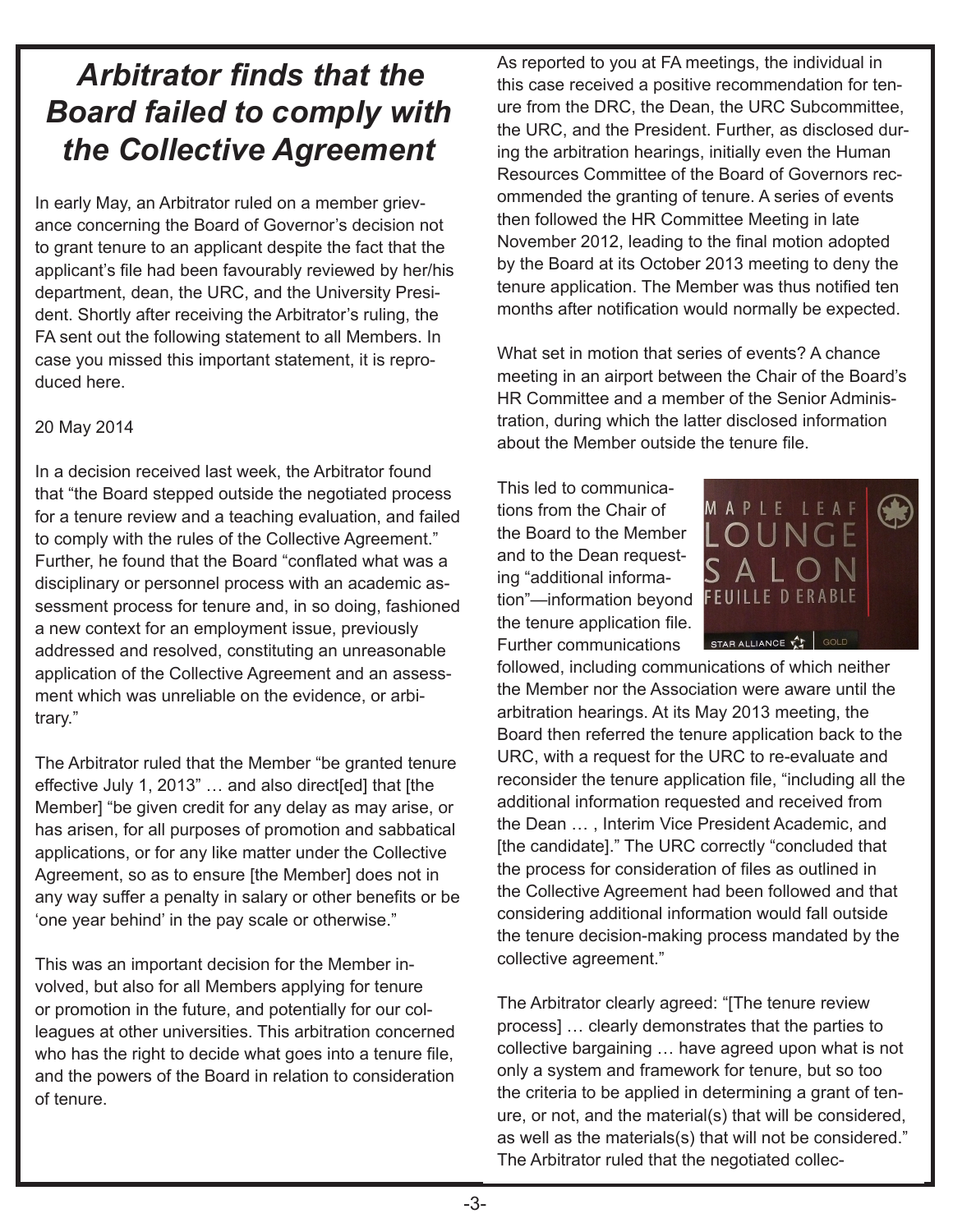tive agreement does not provide for "specifics obtained by way of a conversation outside of the tenure review process, involving different levels of the administration of the university." While accepting that the Board, as the Employer, has a right of oversight in the tenure review process, the Arbitrator wrote that "this right, however, is limited to ensuring that this process, 'the rules' of the parties' Agreement, are adhered to … The University also cannot turn to general 'Conflict of Interest' or Purpose' provisions of the Collective Agreement, as urged upon me by it in argument, to avoid its negotiated obligation to follow the 'rules' for a tenure review, just as, I find, it cannot turn to alleged failures of … a 'management representative' to uphold its denial of the tenure application …"

The Association successfully argued that the Board violated the Member's rights under Article E2.2, which clearly stipulates the criteria to be used in tenure consideration and the relevant materials to be included in tenure files, and Article E2.6.1, which clearly specifies that it is the Member, not the Board of Governors, that has the right to decide what other pertinent information is included.

The collegial process as outlined in the Collective Agreement has been solidly confirmed.

# *UPEI Board of Governors, 2014-2015 Membership List*

The structure of the Board of Governors is laid out in the University Act (the office consolidation of the Act can be found at http//www.gov.pe.ca/law/statutes/ pdf/u-04.pdf)). The current members of the governing body are:

**The Chancellor of the University** Dr. Don McDougall

**The President of the University** Dr. Alaa Abd-El-Aziz

### **The President of Holland College of Applied Arts and Technology**

Dr. Brian R. MacMillan

### **Nine members appointed by the Lieutenant-Governor-In-Council**

Mr. John Buchanan (Retired Social Worker) Ms. Tracy Cutcliffe (Consultant, Group M5) Dr. Linnell Edwards (Research Scientist, Agriculture and Agri-Food Canada) Mr. Scott Harper (Chief Executive Officer, Wind Energy Institute of Canada) Mrs. Elizabeth Maynard (Relationship Manager, Farm Credit Canada) Mr. Duncan Shaw (President, Mullache Corporation) Ms. Shauna Sullivan-Curley (Retired Lawyer) Mrs. Margo Thompson (Mother and Volunteer) Mr. Frank Zhou (President, Sunrise Group of Companies)

### **Two members elected by and from the Senate of the University**

Dr. Gary Conboy, Faculty Member Dr. Marva Sweeney-Nixon, Faculty Member

### **Two members elected by and from all the members of the teaching staff of the University**

Dr. Don Desserud Dr. James Sentance

### **Two members elected by and from the Alumni Association of the University**

Mr. Andrew Bartlett (Wealth Advisor, Atlantic Investment Management, Scotia/McLeod) Mr. Ryan Bradley (Investment Officer, Government of P.E.I.)

### **Two members elected by and from the student body of the University**

Mr. Lucas MacArthur, Student Union President Vacant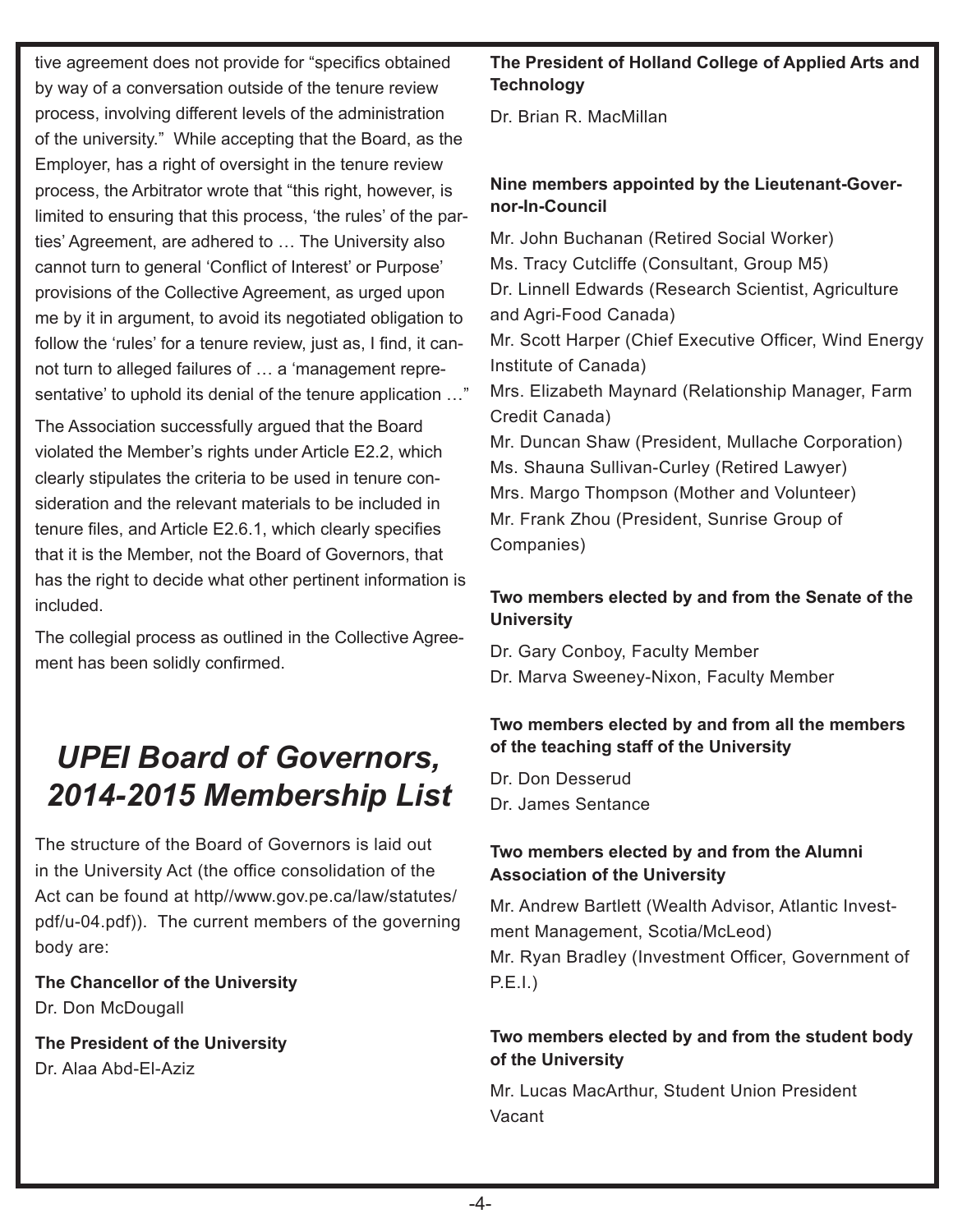#### **Six members elected by the Board**

Mr. Tom Cullen, Chair (Owner & Manager, Purity Dairy Ltd.) Mr. Ed Lawlor (Retired Businessman) Mr. Shawn Murphy (Retired MP) Mr. Pat Sinnott (Executive VP, Supply Chain & Technology, Canadian Tire) Mr. Ron Keefe (Chief Executive Officer, BioVectra  $Inc.)$ 

# *Atlantic Queer Caucus*

#### **By Nola Etkin**

On 15 and 16 August, I was one of two UPEIFA members to attend the second meeting of the Atlantic Queer Caucus (AQC) in Fredericton, NB. Twelve faculty members from six of our regional universities spent the two days discussing equity and queer issues on our campuses, and shared strategies for working with our colleagues and our Associations to transform campus culture. We spent some time discussing the need for regional organizing, and defining what the AQC actually is. We shared individual experiences of aggression—in our classrooms, in our departments and faculties and the at-times more subtle, but no less damaging, exclusions that we encounter. The especially precarious situation of queer contract academic staff was highlighted by a number of members.

Much of our time was spent focussed on ensuring tangible outcomes and a better sense of purpose for the group. By the end of the meeting we had developed a set of traditions and procedures for meetings, including the advance selection of future meeting locations, meeting processes, and a mechanism for reporting to our Associations and to CAUT. We committed to sharing resources and strategies for creating inclusive campuses. For example, I will be sharing our experience at UPEI in working with administration to establish all-gender washrooms, and our upcoming work towards developing policy on gender identity. We developed concrete strategies to use the AQC listserv more effectively to

communicate, share resources, organize and coordinate events such as speaker tours, and to develop a website for the group. For those interested in joining the listserv, a renewed invitation will be forthcoming.

And finally, we developed a mandate for the AQC. In its current draft form, this reads:The Atlantic Queer Caucus is a collective of part-time and full-time GLBTQQIAA2S\* academics from various disciplines in Atlantic Canada working to build a supportive and transformative academic community.

We come together to combat isolation, share information and model good/best practices. We endeavour to educate and lobby our employers and unions (locally and regionally) and to encourage our colleagues to use their academic power for equity and the advancement of antioppressive theory and praxis in order to facilitate cultural change.

The Atlantic Queer Caucus exists with the support of CAUT and our local unions, but outside of formal union structures. \*In case you are wondering about this particular incarnation of the queer "alphabet soup"… it may stand for Gay, Lesbian, Bisexual, Trans (in its various forms), Queer, Questioning, Intersex, Asexual, Ally, and 2-Spirited. Some might note that this list could include all of us in one way or more.

I end with a question or two for my UPEI colleagues: what can we at UPEI do to help fulfill this mandate? And who among you would be interested in attending a social event for GLBTQQIAA2S Academic Staff? Email me at netkin@upei.ca.

### *Save the date …*

FA Coffee Times, Faculty Lounge:

SDU Main Building, 9:30 - 11:30 a.m.

16 October, 19 November

FA Time, Schurman Market Square, McDougall Hall 3:30 - 5:30 p.m. 3 October FA Time, Downtown Location TBA November 28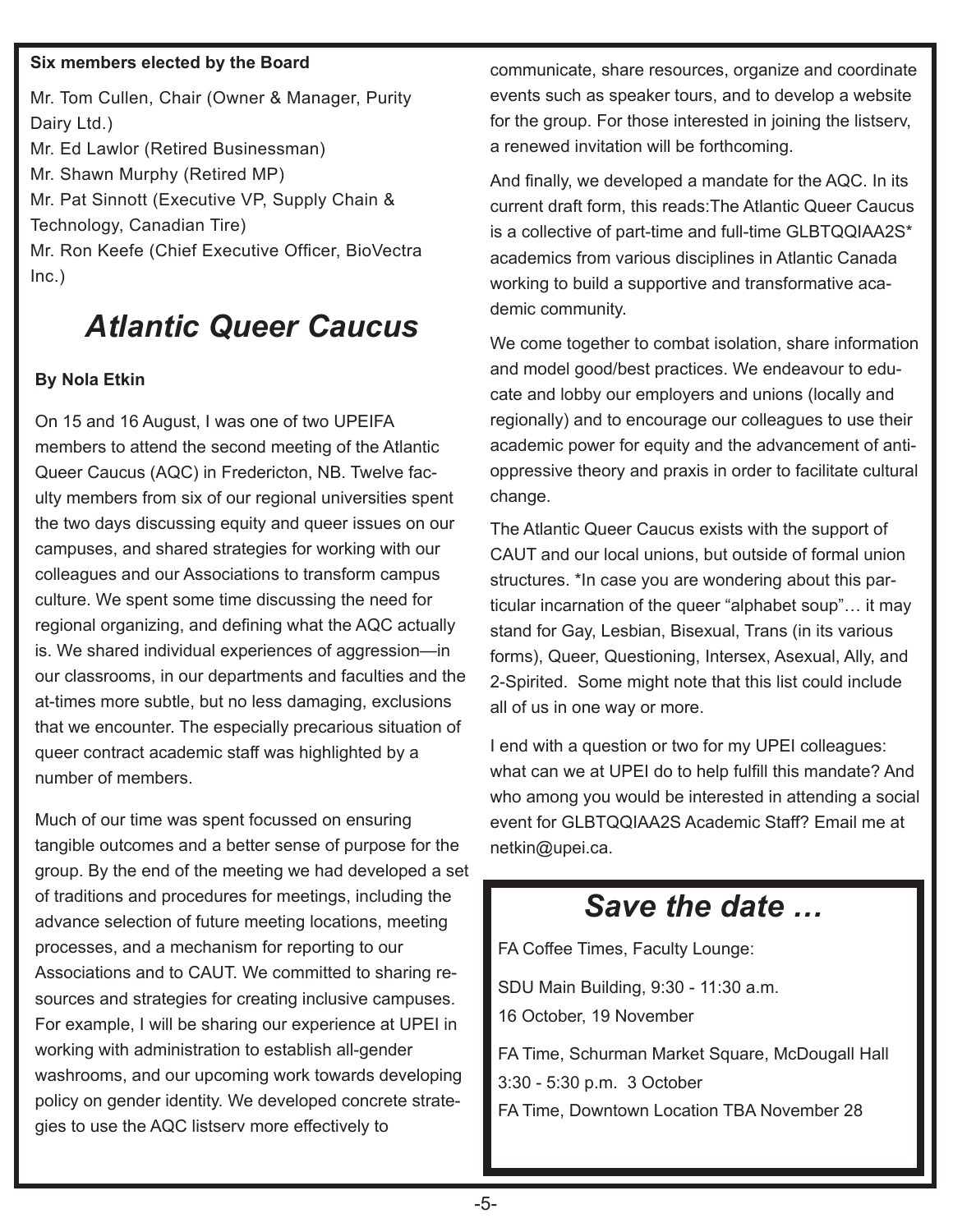### *Welcome to new members*

Hossein Ahari (Engineering) Josee Alain (Education) Jennifer Burns (Health Management) Andrew Carrothers (Business) Lorna Champion (Education) Robert Dennis (Religious Studies) Adam Fenech (Business) Timothy Goddard (Education) Nicole Haire (Education) Rosemary Le Faive (Robertson Library) Janis MacLellan-Peters (Nursing) Gregor McEwan (Computer Sci/Information Tech.) Megan Mullally (Applied Human Sciences) Catherine Radtke (Health Management) Sarah Reddington (Education) Misty Rossiter (Applied Human Sciences) Tina Saksida (Business) Travis Saunders (Applied Human Sciences) Gailene Ann Tobin (Biology) Kathy Walsh (Nursing) Karen Wight (Business) Perry Williams (Music)

## *CAUT Conference on the challenges faced by the Francophone academic staff*

### **by Carlo Lavoie**

From 6 to 8 June, I attended a CAUT conference to examine issues faced by the Francophone members. The conference, entitled Améliorer les conditions de travail du personnel académique francophone: Solutions innovatrices, brought together in Ottawa leaders from the Francophone academic community to share experiences, identify primary common issues, and to develop strategies. The conference focused on a series of obstacles impeding the work of Francophone academic staff

working outside Quebec, and provided a forum for the examination and discussion of union solutions for these obstacles. In addition to plenary sessions, participants had an opportunity to break into smaller groups to discuss the existing solutions contained in collective agreements, and to suggest other avenues that might be explored in the short and medium term.

Although the issues on the discussion roster were clearly of vital importance to our Francophone and bilingual university associations, they are also pertinent to Francophone academic staff working in what are frequently considered Anglophone universities, such as UPEI. Francophone academics work everywhere in Canada and often feel isolated because of the nature of their respective universities; they often teach, do their research in French and have a key role to play in the local Francophone community but constantly have to translate all their results into English to submit internal research or teaching reports.

Evaluations of tenure and promotion files rarely take into account the time taken for such translations. Our suggestion is that we form a French-support committee of the UPEIFA at UPEI, so that we do not feel so isolated; this could also help us find ways to improve our productivity and improve pride in the French language on campus.

UPEIFA members who would like to know more about the CAUT Francophones' committee can go to http:// www.caut.ca/fr/au-sujet/comites-et-groupes-de-travail/ francophones-committee or email me at clavoie@ upei.ca for more information.

# *2014 UPEI Scholarly Achievement Merit Award Winner*

The Merit Awards for Scholarly Achievement are given annually to recognize outstanding achievements of researchers. These awards are intended to honour faculty members who have achieved significant and continuing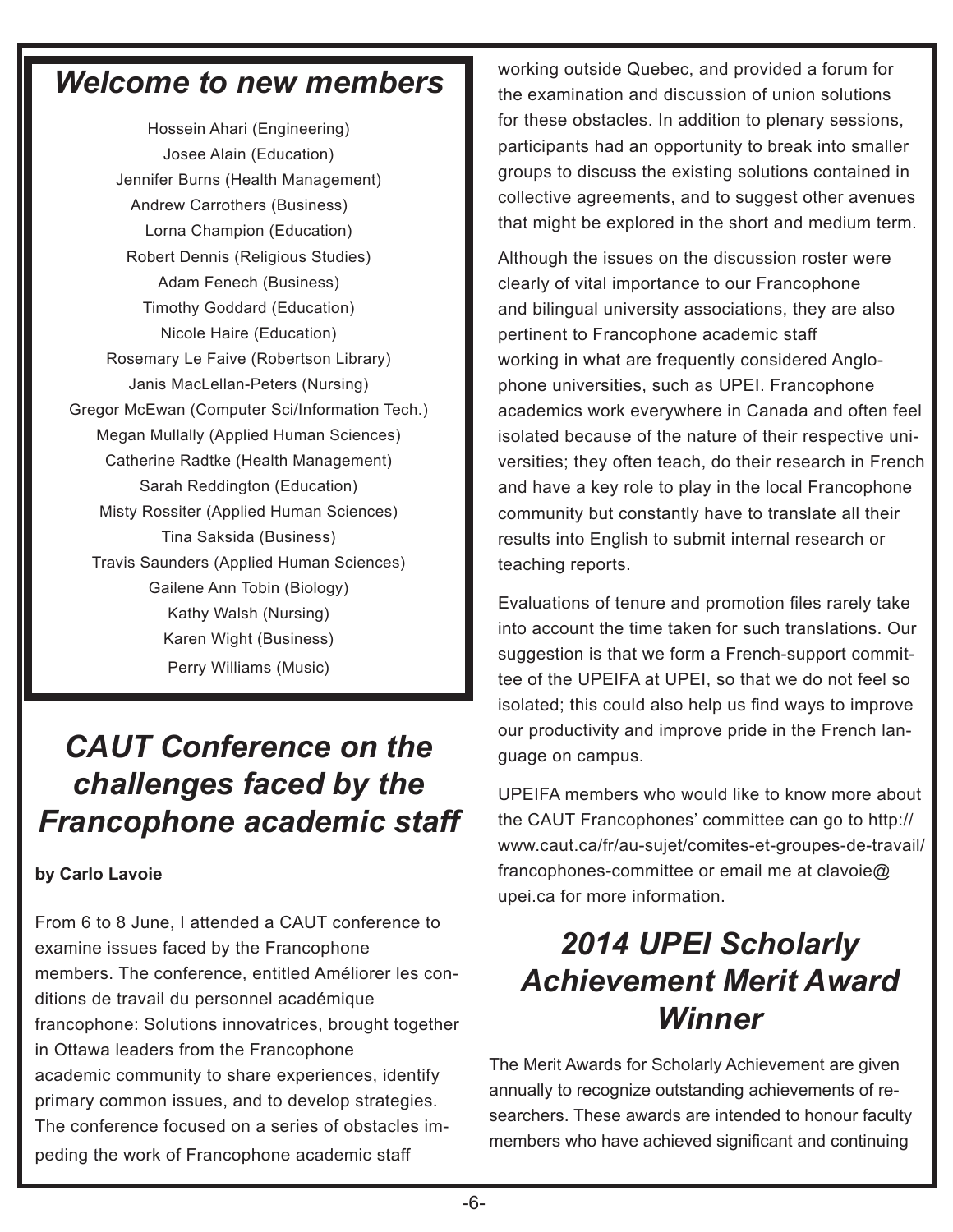was only one nomination: Dr. Spencer Greenwood in productivity in scholarly research and/or artistic creation, and in so doing, inspire others to aspire to such achievement. One award is given to a researcher in the Faculty of Arts, Business or Education; one in the Faculty of Science; and one in the Atlantic Veterinary College (AVC) or Faculty of Nursing. This year there the AVC and Nursing category. No nominations were received for the Arts, Business, and Education category, or for the Science category.

**Dr. Spencer Greenwood** received his Masters degree in Zoology from the University of Guelph in 1990 and PhD in Biochemistry and Molecular Biology from Dalhousie University in 1994. He then obtained a DVM from the Ontario Veterinary College (OVC), University of Guelph, in 1999, and after a short stint in veterinary practice, returned to OVC for 3 years as a Post-Doctoral Fellow.

In 2002 he joined the AVC as a Research Scientist in the AVC Lobster Science Centre, Department of Pathology and Microbiology. From 2004 to 2010, he held a term appointment as Assistant Professor in the Department of Pathology and Microbiology. In 2010, Dr. Greenwood was appointed Assistant Professor in the Department of Biomedical Sciences. He became Director of the AVC Lobster Science Centre, and was promoted to Associate Professor and tenured in 2012. Spencer was recently recommended for promotion to Full Professor in 2014. Since 2005, he has taught veterinary parasitology to DVM students and graduate students at AVC. Dr. Greenwood has an outstanding record of research productivity. His research area is lobster health and genomics, with research interests in cryptosporidiosis, giardiasis, and trichomoniasis. In the last four years he has 26 peer-reviewed publications, seven invited presentations and 50 research abstracts, ten research grants and/or contracts totaling \$650,000; since 2003, his research grants and /or contracts total \$4,038,233. He is a valued collaborator nationally and internationally, collaborating with 48 colleagues in the last 5 years. He

is currently supervising or co-supervising 1 PhD graduate student and 1 Post-doc. In the last three years he has supervised or co-supervised 2 PhD, 5 MSc, 1 Post-doc, and 2 undergraduate honours students, and serves on 16 graduate student supervisory committees. Dr. Greenwood is also this year's recipient of both the Zoetis Award for Research Excellence, AVC, and the Zoetis Carl J. Norden Distinguished Teaching Award, AVC. Congratulations Dr. Greenwood.

# *The Hessian Awards for Excellence in Teaching 2014*

### **Gordon MacDonald, Department of Mathematics and Statistics**

I am sure it would surprise none of my former teachers to admit that I was not a very good math student. However, after reviewing Dr. Gordon MacDonald's dossier, I have come to two conclusions: I wish I had taken a math class from him, and Gordon is very deserving of The Hessian Award for Excellence in Teaching.

To try to acknowledge all of Gordon's accomplishments during my time would do them a disservice. Therefore, I will touch on the highlights. In terms of curriculum development, Gordon developed, and implemented, the Assessment Test for Math 151, as well as developed the Math001 Pre-calculus course. He was also at the front of the initiative to create the Math Help Centre. All of these examples speak to Gordon's focus on helping students directly. He has also helped students prepare for various Math competitions and exams, such as the Canadian Mathematical Olympiad and the Putnam Exam. Gordon has endowed two prizes for math students. In addition to endowing them, he built the trophy for one of them. Looking over his accomplishments, it quickly becomes clear that much of Gordon's on-campus energies are directed at helping students: the hallmark of an excellent teacher.

A quick survey of his course evaluations shows that Gordon's efforts are not lost on the students.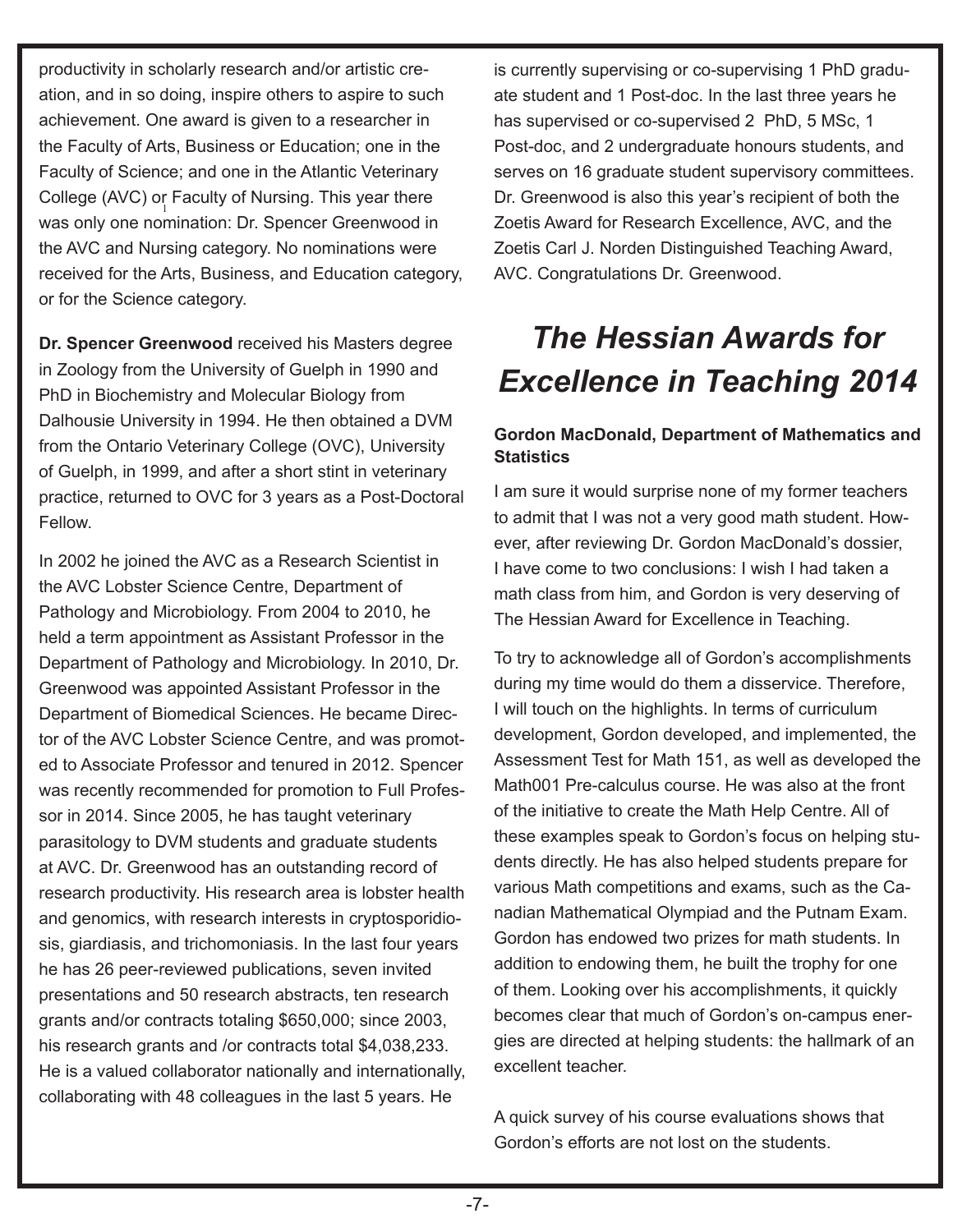Here, I want to quote from a letter of support for Gordon, provided by Dr. Shannon Fitzpatrick, the Chair of his Department: "Gordon has definitely made a strong impression on his students, and I think it is worth noting that this has been done without compromising the quality of courses. They are just as challenging as ever." Dr. Fitzpatrick's comments are echoed by those of his students. One wrote: "Gordon really knows his stuff and makes every effort possible to emphasize the importance and significance of mathematics using real-world examples. It is my belief that this is what he is supposed to do, and he does it well." Another commented on one of the innovations that Gordon brings to the class room: "Aside from just teaching the basic curriculum, he also taught 'math fax,' which were interesting facts/ applications of different types of math. It made the class much more enjoyable." The sentiments in these two examples are echoed throughout his evaluations. I want to leave you with one final student comment that stood out to me: "One amazing thing is that he always has a smiling face, which is rare when compared to [other] math teachers."

Beyond our campus, Gordon is also very involved in improving the instruction of mathematics. He has served on the Education Committee of the Canadian Mathematical Society, and he has organized and chaired panels at the Science Atlantic Math, Stats, and CS conference: Teaching Calculus and Are our students ready for Calculus.

As I hope my brief comments show, Dr. MacDonald displays all of the qualities of an excellent teacher. Therefore, please join me in congratulating an outstanding role model on our campus and an exceptional teacher from the Department of Mathematics and Statistics: Dr. Gordon MacDonald.

### **Amy MacFarlane, School of Business**

Amy's excellence in teaching has been demonstrated in many ways. Three of the most noteworthy are:

- 1. Her approach and preparation to teaching<br>2. Accomplishments of accounting students a
- Accomplishments of accounting students at Business

3. Student feedback on her teaching

### **Her approach and preparation to teaching:**

Amy sees her interactions with students as opportunities to inspire—and to help them improve their futures. Amy recognizes that these opportunities will be most valuable if she invests in experimenting with new teaching ideas, and in striving to be a caring, passionate, yet demanding teacher. Towards improving her teaching and identifying new teaching ideas, Amy (in addition to teaching full time and having a young family) completed the M.Ed. degree here at UPEI. As a result, Amy re-envisioned some of the accounting courses that she was teaching to be more interactive and writing-intensive compared to the prior slide-based lecture format.

Amy is also helping students in their education outside of the traditional classroom. She currently does this in two ways: she serves as the Academic Director of the Business Cooperative Education program and she serves as a coach for our case competition teams.

### **Accomplishments of accounting students at the School of Business**

In collaboration with her accounting colleagues, Amy has enabled student performance in national competitions at an unprecedented level for UPEI. For example, UPEI accounting students taking the National Uniform CA Exam (towards obtaining a chartered accountant designation) passed with rates of 100% and 96.3% in the two most recent years. This is likely the highest set of rates in the country and compares very favorably to national averages of approximately 75%.

Additionally, in Amy's Accounting Theory course, top student essays are encouraged to compete in the Estey Undergraduate Essay Competition organized by the Centre for Accounting Ethics at the University of Waterloo. From 2010 to 2012, her students have three second prize and one first prize awards in that nationwide competition.

### **Student feedback on her teaching**

As mentioned previously, Amy strives to be a caring, passionate, yet demanding teacher.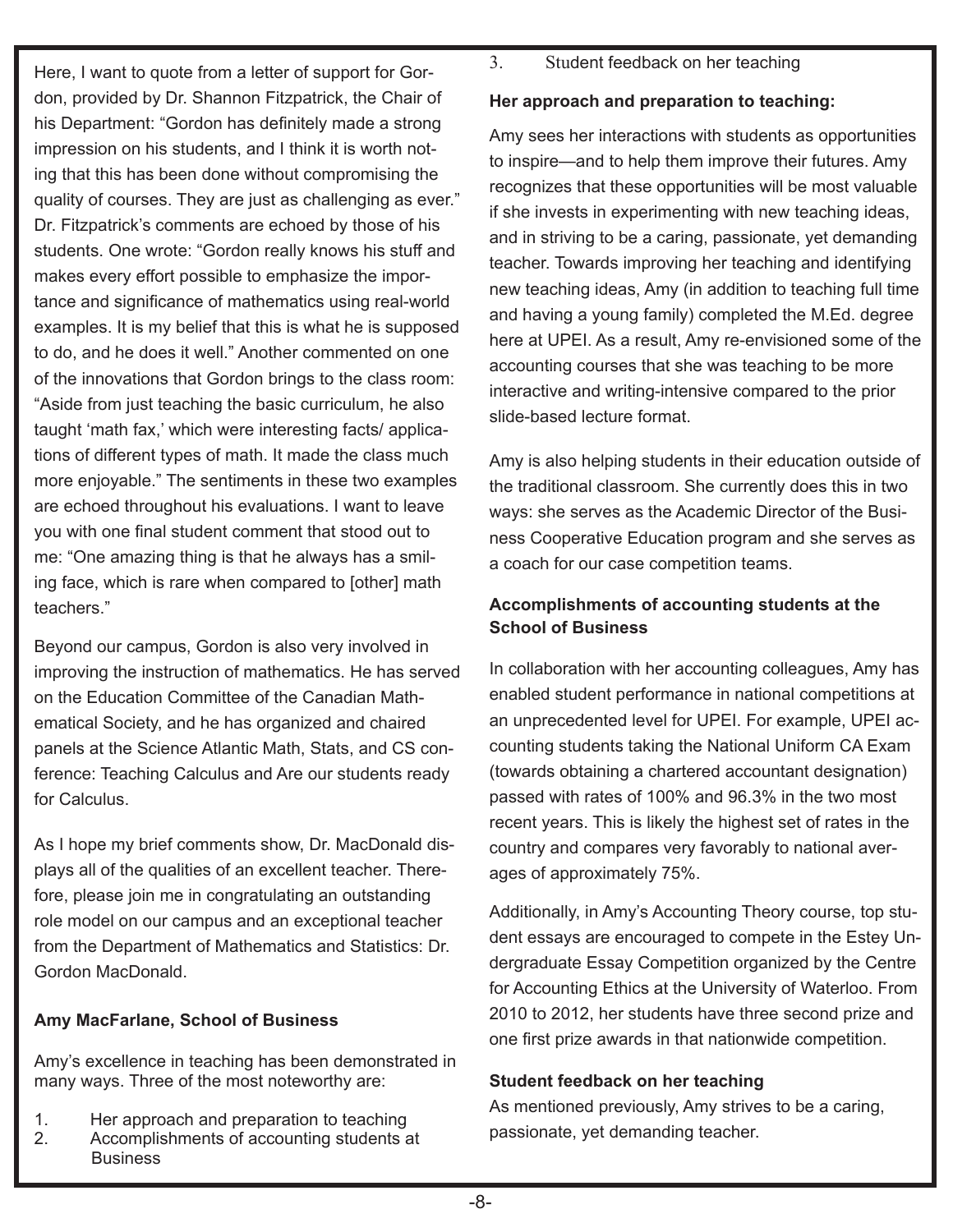

Γ

Hessian winners and Scholarly Achievement winner: L-R: Amy MacFarlane, Louise Hessian, Rick Schneider, Gordon MacDonald, Spencer Greenwood

In anonymous feedback, her students state that they find her to be that way. Some representative comments include:"Very good, cares about the students. Also great at teaching." "Amy is an excellent instructor and is outstanding in all categories above. There should be an option for superb." "Amy has really helped me get through accounting. Math has never been a strong area for me but Amy has helped me big time by always making herself available for extra help. I also love her enthusiasm and passion with regards to teaching accounting." "Amy MacFarlane is the hardest working professor I have ever had. She is a work horse and demands the same from us. Amy is Wonder-Woman and never has a bad day. Her brain is massive and I enjoy having access to it."

Please join us in congratulating Amy MacFarlane on receiving a Hessian Award for Excellence in Teaching.

## *Hessian Award for Excellence in Teaching by a Sessional Instructor 2014*

#### Rick Schneider, Environmental Studies Program

If "repeat business" was the sole criteria for The Hessian Award, Mr. Rick Schneider is an obvious candidate. All of his nomination letters contained the same sentiment, as expressed here by Mike Ogden: "After taking my first course with Rick Schneider, I immediately signed up for another one of his courses as I was completely floored

Being a sessional instructor can often be treated as a part-time job, but it is clear that Rick does not see it as one. What is clear is that he is committed both to his students as well as to The Environmental Studies Program. Since starting at UPEI, Rick has designed two courses in the Program: Natural Hazards, and Earth's Physical Environment. Since their introduction, both have become popular, which is a testament not only to the quality of their design but also to the quality of Rick's teaching. In addition to these courses, he has also collaborated with Dr. Carolyn Peach-Brown to adapt and teach the Introduction to Environment Studies course in Summerside.

Through his curriculum development, it is clear that he is passionate about the programme, and he clearly goes beyond what is normally expected of a sessional instructor.

While Rick works hard for the programme, it is not at the expense of his students. When reading the comments, several terms recur: passionate, effective, and approachable. In addition to his passion for the subject, Rick also has high expectations for his students. As one student noted, "He has extremely high expectations and pushes his students to do the best they can. He is enthusiastic and presents everything in a clear way with relevant examples and lots of repetition so we understand." Other students go on to describe the atmosphere in the classroom. "He is exceptionally knowledgeable and enthusiastic. I love how he can draw up diagrams on the spot that are very helpful in understanding topics. His energy levels are great." Finally, I want to end with a comment from a student that sums up why Rick is deserving of this award. "[He] [u]ses many different learning styles—diagrams, videos, lectures, [and] notes on [the] board."

All of the comments attest to the fact that Rick employs a variety of approaches to ensure that his students not only enjoy the class but also learn the material. Therefore, please join me in congratulating an outstanding role model on our campus and an exceptional teacher from the Environmental Studies Program: Mr. Rick Schneider.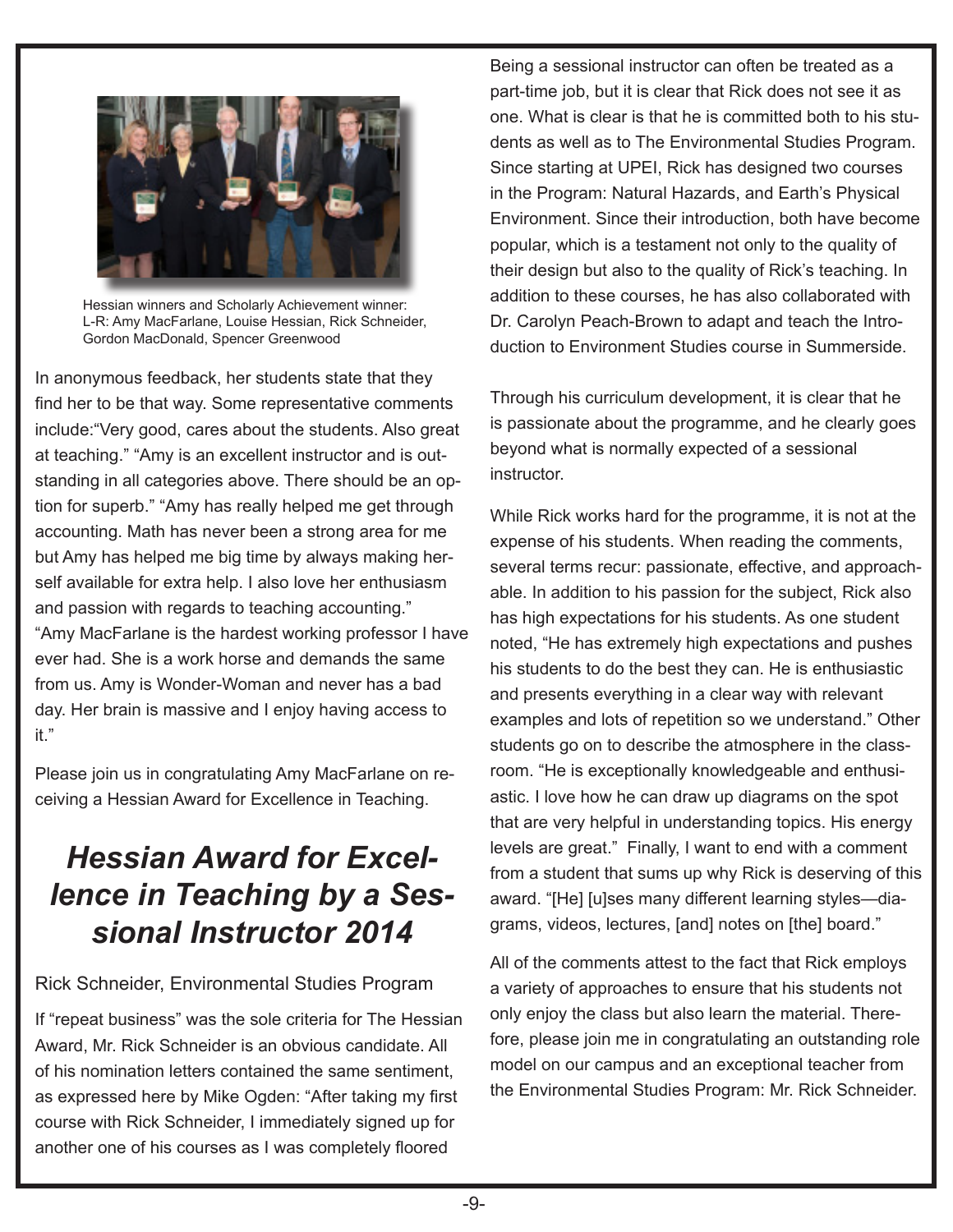

## *Robin F. Neill In Memoriam*

By Jim Sentance

Robin passed away early this summer, bringing to an end a scholarly career that extended well over fifty years. I use the word

"scholarly" advisedly, as Robin was very much the complete scholar, never just a teacher or instructor, though for the past eighteen years his contractual role here was largely limited to that. Indeed, as he wound up his teaching career this spring due to failing health, he was nonetheless anticipating the publication of yet another article this fall, and had just received a request to do a book review.

Robin was a product of the University of Toronto and Duke University, with an academic career that saw him move from his start as a professor in Saskatchewan to UPEI for a few years after its creation, to Carleton University and then back here to the Island. He was primarily a scholar of Canadian economic thought and Canadian economic history, in which areas he made significant contributions, most notably with his three books, A New Theory of Value: The Canadian Economics of H.A. Innis, A History of Economic Thought in Canada, and As the Twig is Bent: Globalization & Continentalization, Canadian Economic Development: 1600- 2000 the latter published just this past year. Although his focus was often on the past, Robin was certainly not stuck in the past. From his teaching to his research, Robin was continually evolving, trying new approaches, and addressing fresh issues and material.

As his former departmental chair, I can attest that Robin never stopped innovating with respect to teaching methods, and never stopped developing new ideas and new approaches to his teaching. Going back to his days at Carleton, Robin was an early innovator in modular teaching (before the internet) and then in online course delivery.

His course on Canadian Economic Problems I know from discussions we had was constantly under review, most recently being revised to relate more to the experience of the Chinese students who had become his major demographic. And of course his Canadian Economic History course was always evolving as his focus and his ideas on that changed over the years.

His more scholarly endeavours and his thinking about economics was also always in flux, as he addressed emerging issues and concerns with an enthusiasm I hope I can still muster a few decades from now. I can't count the number of times we stood in the hallway or in each other's doorways thinking out loud about the latest event or the latest twist on interpreting things someone had published. He continued to write and publish, of course, long after any contractual obligations had ended. He was more than competitive in that regard with the rest of the department, and certainly an inspiration to us.

Robin was a challenge as an economist, not always content with the mainstream, what some would refer to as heterodox in his thinking. But while he had his views, Robin was always ready to listen to others and always respectful of other ways of looking at things. What Robin never was was boring, or pedestrian, or old and tired.

I can also attest to the very committed and involved role Robin played, both formally and informally, in our department and the wider University community over the past years. From acting as a departmental sessional representative, to making coffee, to participating keenly in hiring processes and simple departmental conversations, Robin never stopped being a member of the department in the fullest sense of the word. And he didn't stop at the end of our departmental corridor—Robin was fully engaged in the University at large, from being an active member of the UPEIFA to (with his wife Sharon) being one of the most consistent boosters of the Panthers hockey team I know. He also moved on a broader stage regionally, continuing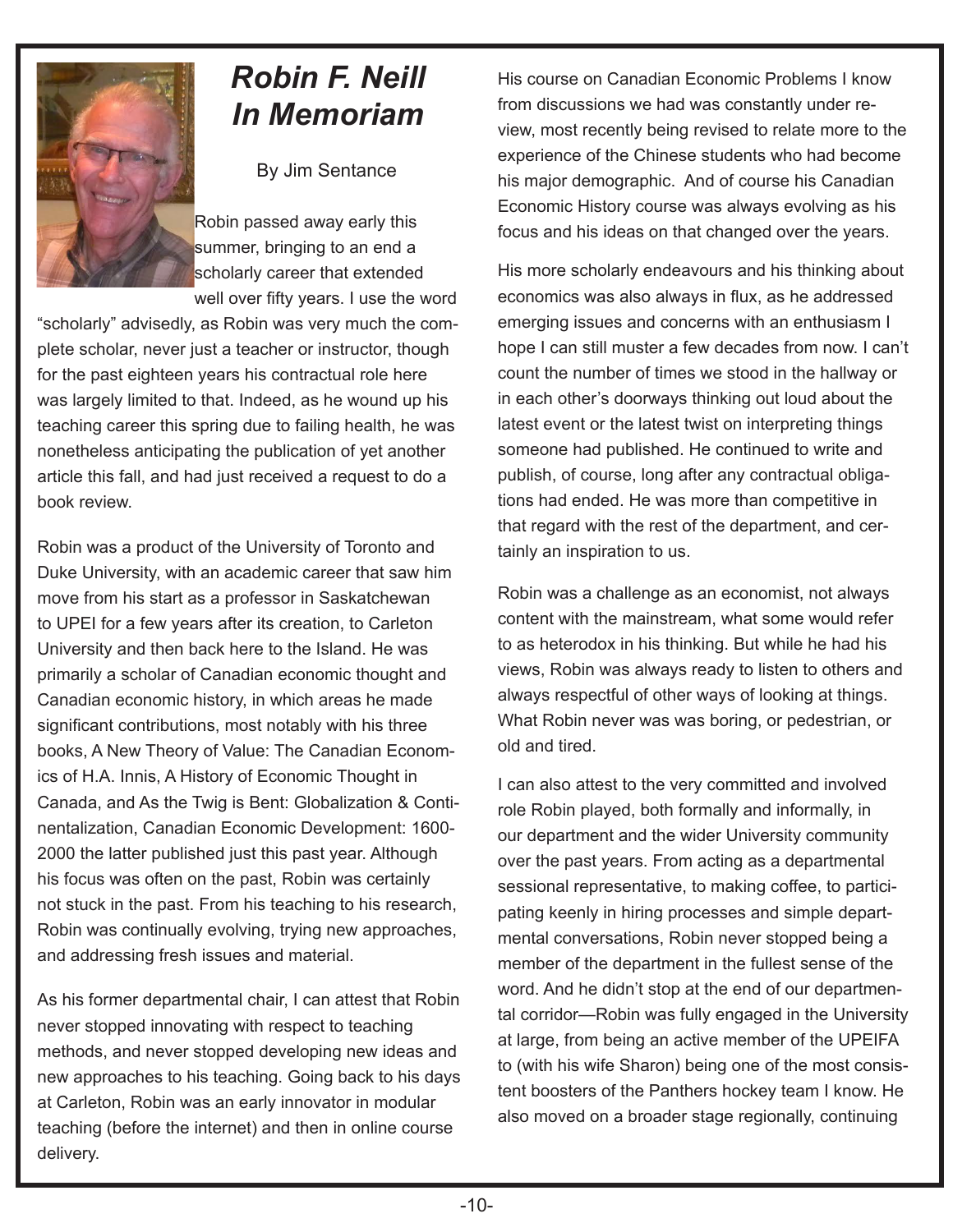to participate in the conferences of the Atlantic Canada Economics Association, which he had helped to found in the early 70s and which deservedly awarded him a life membership a few years back. He was also involved with the Atlantic Institute for Market Studies and the Atlantic Provinces Economic Council, the boards of both of which he served on.

The life of a scholar is a challenging but rewarding one. I'm sure that Robin appreciated the fact that he was able to live it as fully as he did for as long as he did. Myself, I feel somewhat lucky to have simply been able to share some of it with him, from our early interaction in my undergraduate days as his student, to the recent past with roles reversed as his chair. I owe much of my own interests as a scholar to his early influence, and much of my continued interest in being a scholar to his later example and friendship. I for one will miss him, but I'm sure I'm not alone in that.

### *Retirees*

Best wishes to the following Members who have retired:

Cathy Callaghan, Robertson Library Basil Favaro, Education Frances Gray, Music Sean Hennessey, Business Sherri Ihle, Companion Animals Robert Lofstedt, Health Management Roberta MacDonald, Business Lisa Miller, Pathology/Microbiology Donna Murnaghan, Nursing Tim Ogilvie, Health Management

### *What we read this summer*

Aside from Graeme Simsion's The Rosie Project which seems popular amongst our scientists—we're a diverse bunch with eclectic tastes in literature.

#### **Sandra McConkey (Biomedical Sciences)**

I finally discovered the Armand Gamache mysteries by Louise Penny this summer and am now addicted.

#### **Thomy Nilsson (Psychology)**

My favorite reads this summer were two humorous books by Terry Fallis: *The Best Plans* and its sequel *The High Road* about federal politics in Canada with some spoof at academia as well. Given the endorsements, his caricature of party politics seems all too consistent with what I garner from the news and a little involvement. Has anyone come across some genuine science fiction lately that is not space cowboys or tainted with fantasy?

#### **Richard Lemm (English)**

I was grateful for the time I spent with the final book by historian Tony Judt, *Thinking the Twentieth Century*. It's an extended conversation with fellow historian Timothy Snyder (*Bloodlands*), while Judt was succumbing to ALS. Judt braids together his intellectual history with assessments of salient twentieth century intellectuals. Deeply engaged as an intellectual with political and economic movements, he examines, for instance, Zionist, Marxist, Fascist, East European liberal, and American "moralist" thinkers within the contexts of historical events. It's a profoundly personal book, too—a candid assessment of his commitments and transformations as he lived and worked in England, France, and America, and visited Eastern Europe. The range, suppleness, and incisiveness of his thinking is astonishing given that he was speaking to Snyder, no longer able to write, and with considerable difficulty.

I was also engrossed by *The People's Platform: Taking Back Power* and *Culture in the Digital Age*, by Astra Taylor.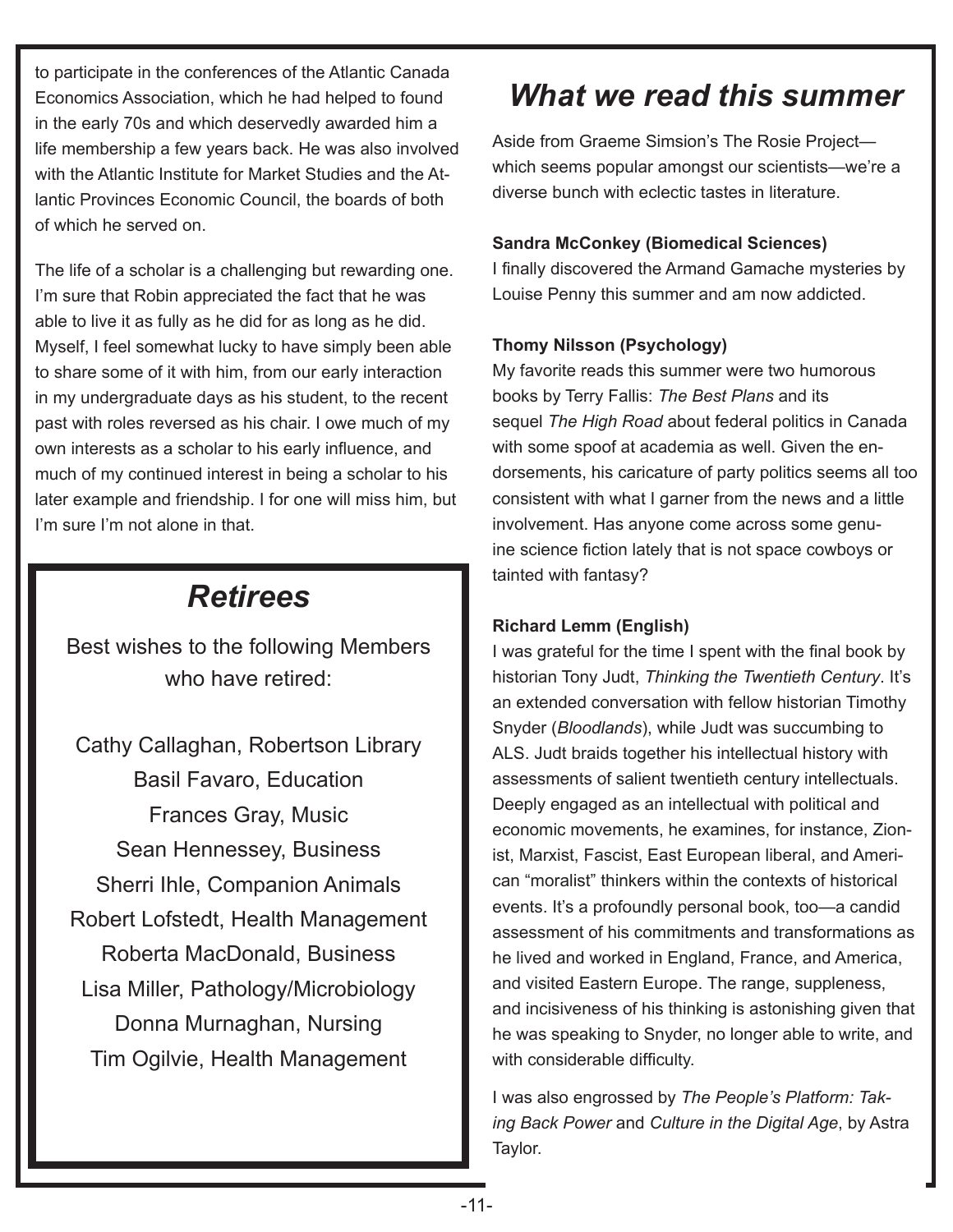She's a young documentary film-maker and writer. She believes in the wondrous possibilities of the internet, but argues that it has been hijacked by the new billionaire masters of the universe. Their anarchist, libertarian, or liberal—and invariably "techno-utopian" —rhetoric cloaks the increasingly enormous power they wield corporatist, anti-democratic, oligarchical. While intellectuals and artists can post and access virtually anything —and, hence, we feel "free" and blessed —our activities are small, largely marginalized endeavours within a digital universe dominated by a tiny elite and an agenda that subverts intellectual freedom and artistic creativity. Her focus is on political and economic power. She's packed her treatise with a lot of fascinating research, and with perspectives from techno-utopians, disillusioned idealists, and critical pragmatists such as herself.

### **Blake Jelley (Business)**

My summer reading included, *The No Asshole Rule: Building a Civilized Workplace and Surviving One That Isn't*. The author, Dr. Bob Sutton, is a Professor of Management Science and Engineering at Stanford University. This best-selling business book, and its title, actually germinated from a faculty search process at Stanford when a discussion about whether or not to hire a renowned researcher led to a collective clarification about the group's desire to reject those who are arrogant and demeaning. Sutton skillfully combines anecdotes from various countries and industries with descriptions of academic research in related areas—learning more about "knowledge translation" was one of my reasons for choosing this book. Also, the anecdotes, especially the positive ones, are useful for my teaching. (Okay, it was work-related reading, but it was still fun.)

I still find it hard to believe that an academic would allow his (or her) book to be described as "the definitive guide…" (to anything) on the back cover. Nevertheless, this lighter fare reading makes accessible the high costs to victims, bystanders, organisational performance, and, yes, even to the culprits who demonstrate a persistent pattern of making less powerful people feel oppressed and belittled. Sutton includes anecdotes about his own

misbehaviour to help readers recognise our own potential for being temporary jerks or certified assholes. He makes the case for and suggests ways to implement the no-asshole rule in organisations, as well as providing some survival tips for those working in pro-asshole environments. The book emphasises a fundamental lesson: "*The difference between how a person treats the powerless versus the powerful is as good a measure of human character as I know*" (Sutton, 2007, p. 25, italics in original).

### **Stacey L. MacKinnon (Psychology)**

*A More Beautiful Question* by Warren Berger *Curious?* by Todd Kashden *The Rosie Project* by Graeme Simsion *The Gifts of Imperfection* by Brene Brown The entire Tudor series by Philippa Gregory *In Praise of Slow* by Carl Honore *Overwhelmed: Work, Love and Play when No One Has the Time* by Brigid Schulte

#### **Marva Sweeney-Nixon (Biology)**

*The Rosie Project* by Graeme Simsion—funny, perfect for summer. Completely coincidentally, it is about a professor navigating through his love life (work-life balance).

### **Carolyn Peach Brown (Environmental Studies)**

For fun this summer I read *The Little Old Lady Who Broke All the Rules* by Catharina Ingelman-Sundberg. To quote one reviewer "a good-natured humorous crime caper."

### **Katherine Gottschall-Pass (Applied Human Sciences)**

This summer I read T*he Rosie Project* by Graeme Simsion. I was the one on the beach laughing out loud! Hilarious!

#### **Benet Davetian (Sociology)**

In preparation for the novel I am beginning, I read the entire *Remembrance of Things Past* by Marcel Proust.

#### **Malcolm Murray (Philosophy)**

David Malouf, *Remembering Babylon*—Nice. Vladimir Nabokov, *Ada*—Terrible.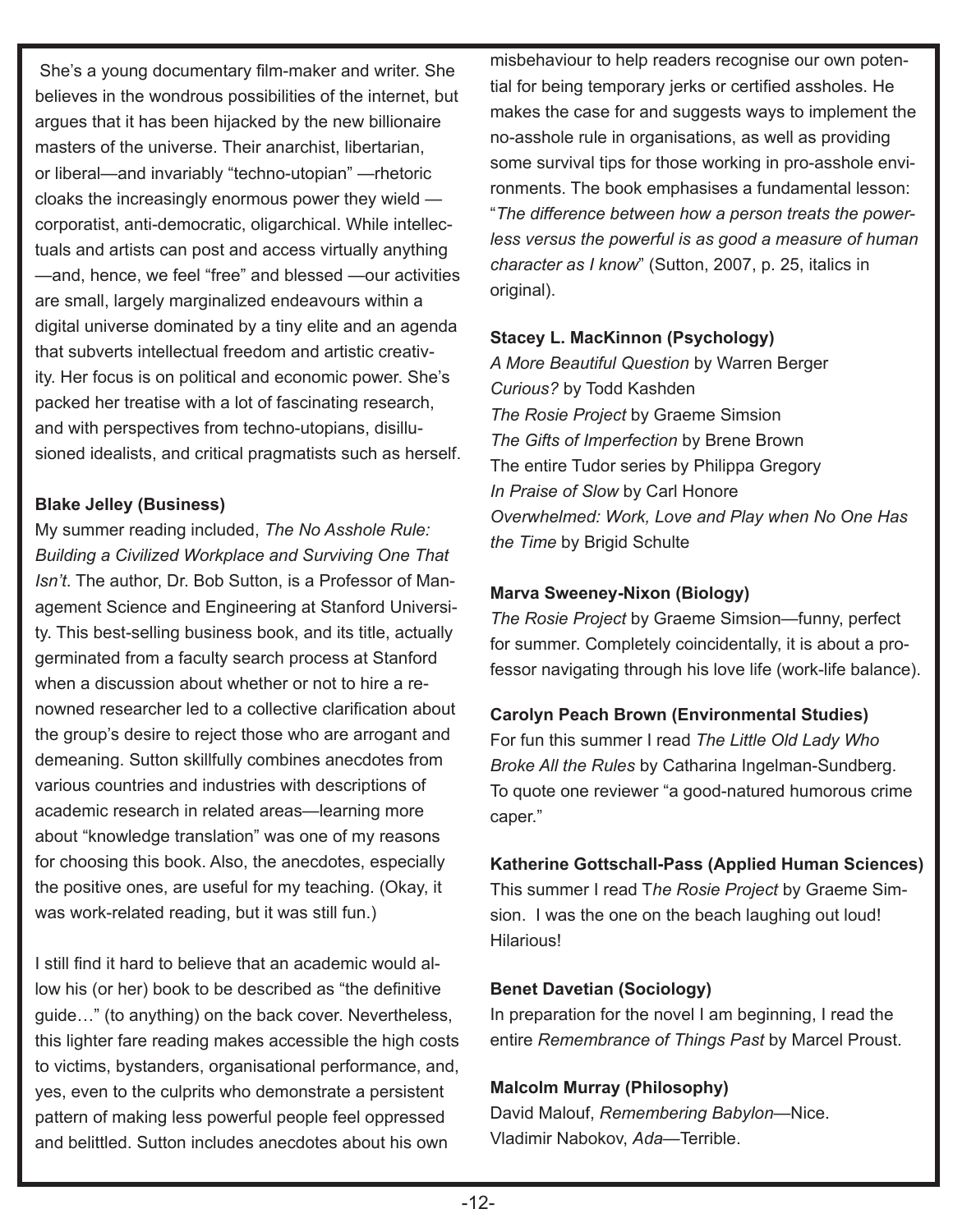Shelia Heti, *How Should a Person Be?*—Quirky.

J. M. Coetzee, *Disgrace*—I've become a fan.

J. M. Coetzee, *Waiting for the Barbarians*—Wonderful. Lydia Davis, *The Collected Stories of Lydia Davis*— Some are gems.

Raymond Carver, *What We Talk About When We Talk About Love*—*The Collected Works* work better for me.

Lisa Moore, *The Selected Short Fiction of Lisa Moore*—I love her unfinished sentences.

Harold Pinter, *The Homecoming*—Crazy good; typical non-ending.

Harold Pinter, *The Birthday Party*—A reread, even more enjoyable.

Daniel MacIvor, *Arigato, Tokyo*—A preparation for Victoria Playhouse's "The Best Brothers." If it's still on, go and see it!

Robert Coover, *Whatever Happened to Gloomy Gus of the Chicago Bears?*—I preferred his *The Universal Baseball Association*, J. Henry Waugh, Prop.

Julian Barnes, *A Sense of an Ending*—Loved it.

### **Karen Samis (Biology)**

My love of short stories has been revived. I read two collections: *Hellgoing* by Lynn Coady, and *Dear Life* by Alice Munro. Wonderful.

### **Larry Hale (Biology)**

During my amazing camping trip this summer, I finally read Margaret Atwood's *MaddAddam*. This may sound like heresy, but I actually wasn't all that enamoured with the first two books in the trilogy. But I found this one really gripping. Easily the best of the three IMHO.

### **Shannon Murray (English)**

Of my reading this summer, I'd most recommend the Young Adult fantasy *Wildwood*, by Colin Meloy (lead singer for the Decemberists); two challenging detective novels by Kate Atkinson, *Case Histories* and *One Good Turn*; *Saturday* by Ian MacEwan; and *Tambora*, a fascinating account of how one volcanic eruption affected the history, politics, geography, climate, and even the painting and literature (including *Frankenstein* and *Mont Blanc*) of the early 1800s.

### **Richard Raiswell (History)**

There has been a spate of new books published to coincide with the 2014 anniversary. I was only able to read a few this summer. Probably the best was Geoffrey Wawro's *A Mad Catastrophe* which looks at the first six months of the war from the Austro-Hungarian perspective—they make Russia's efforts on the eastern front look positively competent and effective! The book's title is no exaggeration. On a lighter note, I finished Lawrence Buck's *The Roman Monster* just in time for term to begin. This is a microhistorical study of a strange creature—part woman, ass, raptor, elephant, and serpent (apparently) reportedly found dead in the Tiber in 1496 which came to be something of staple in Reformation polemics through the sixteenth century.

### **New to the FA Website at www.upeifa.org**

\*Collective Agreement Dates to Remember: Tenure/Permanency

\*Collective Agreement Dates to Remember: Promotion

\*Collective Agreement Dates to Remember: Other

\*Scholarly Achievement Award Winners 1982/83-Present

\*Teaching Award Winners 1986/87-Present

\*FA Presidents 1969-Present (under Resources)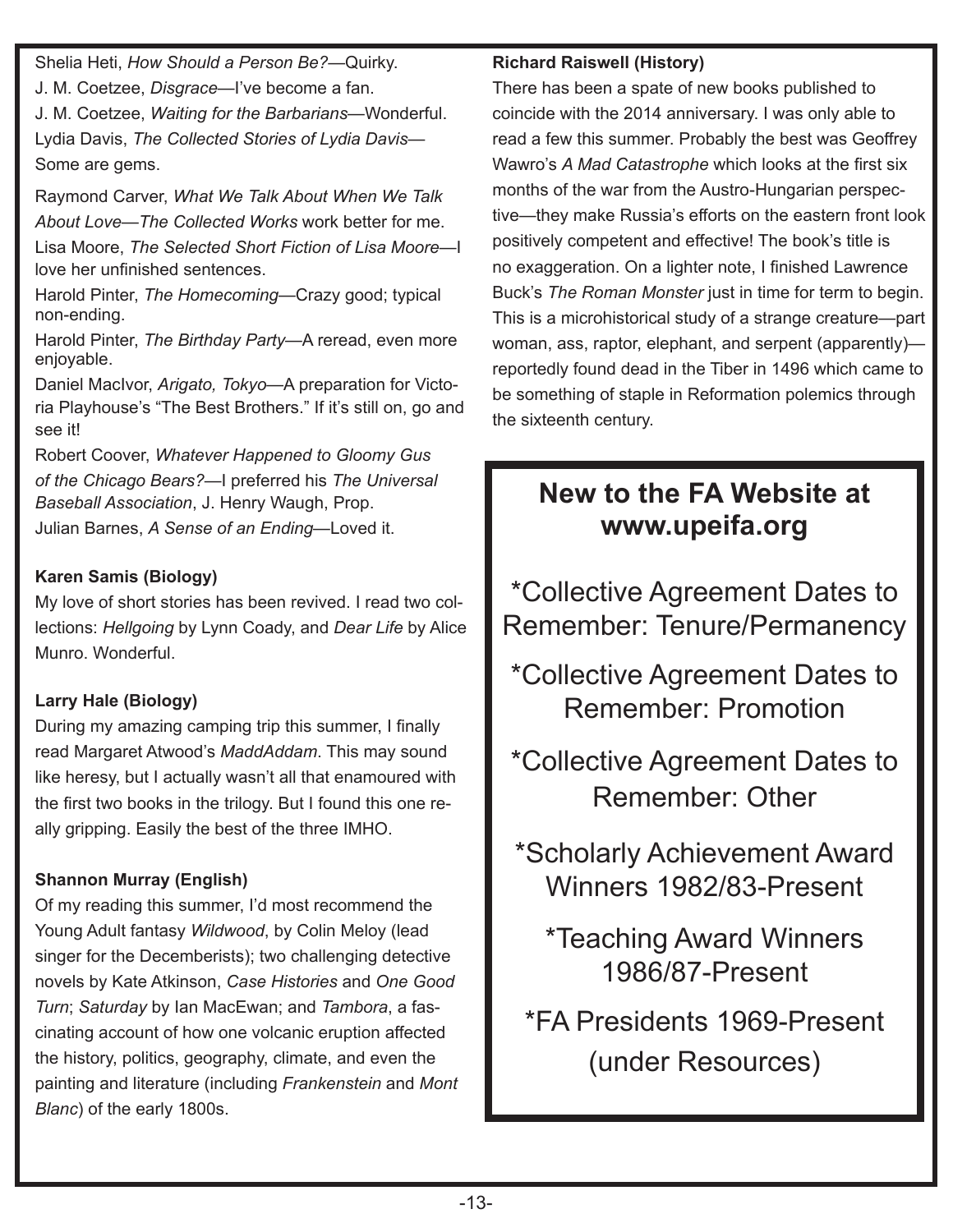# **Worried about your Environmental Footprint?**

Want to cut down on the amount of paper in your office?

Well, now you can choose to receive your copy of the FAbric though e-mail!

With just one short e-mail to upeifa@upeifa.org you too can join the growing number of FA Members who receive their copy of the FAbric through the miracle of modern electronic communications technology.

The electronic FAbric has the same great taste as the classic version you have grown to love over the years but without that papery aftertaste.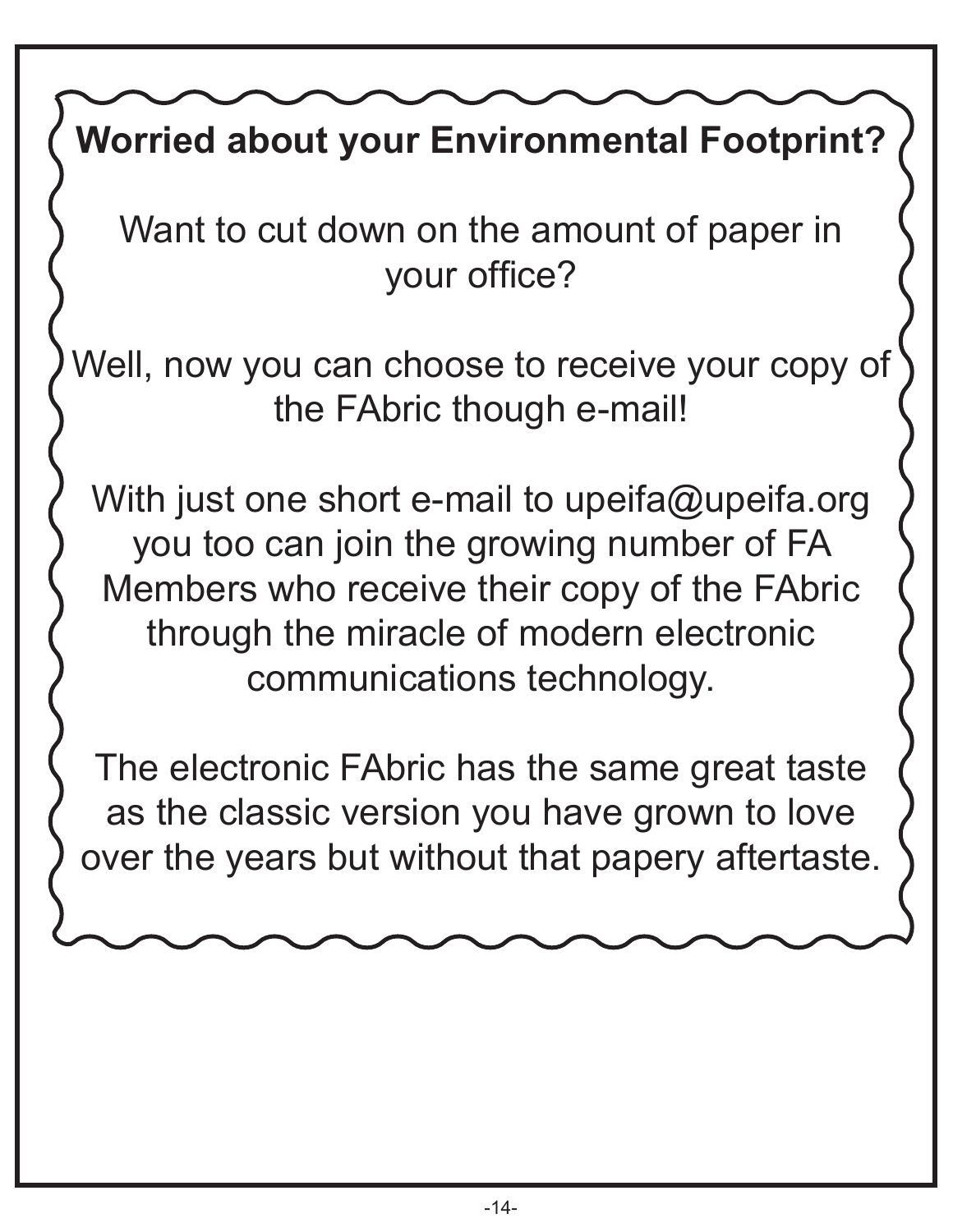| Do You Know Who Your FA Communication Rep is?                                                                                           |
|-----------------------------------------------------------------------------------------------------------------------------------------|
|                                                                                                                                         |
| Communication Reps are a vital link between the FA Membership and the FA<br>Executive, facilitating the two-way flow of communications. |
|                                                                                                                                         |
| Applied Human Sciences: Charlene Vanleeuwen                                                                                             |
| Biology: Larry Hale                                                                                                                     |
| <b>Biomedical Sciences: Sandra McConkey</b>                                                                                             |
| <b>Business: Debbie Good</b>                                                                                                            |
| Canadian Studies: Jason Stevens (Economics)                                                                                             |
| <b>Chemistry: Barry Linkletter</b>                                                                                                      |
| Classics: Vickie Johnston (University 100)                                                                                              |
| <b>Companion Animals: David Seeler</b>                                                                                                  |
| Computer Science & Information Technology: Yingwei Wang                                                                                 |
| Diversity and Social Justice Studies: Ann Braithwaite                                                                                   |
| Economics: Jason Stevens                                                                                                                |
| <b>Education: Sandy McAuley</b>                                                                                                         |
| <b>Engineering: Wayne Peters</b>                                                                                                        |
| English: John McIntyre                                                                                                                  |
| Environmental Studies: Larry Hale (Biology)                                                                                             |
| Fine Arts: Vickie Johnston (University 100)                                                                                             |
| Health Management: Elizabeth Spangler                                                                                                   |
| History: Sharon Myers                                                                                                                   |
| Island Studies: Charles Adeyanju (Sociology & Anthropology)<br>Mathematics & Statistics: Ken Sulston                                    |
|                                                                                                                                         |
| Modern Languages: Sharon Myers (History)<br><b>Music: Karem Simon</b>                                                                   |
| Nursing: Jo-Ann MacDonald                                                                                                               |
| <b>Clinical Nursing Instructors: Joanne Currie</b>                                                                                      |
| Pathology & Microbiology: Barbara Horney                                                                                                |
| Philosophy: Ann Braithwaite (Diversity & Social Justice Studies)                                                                        |
| <b>Physics: Derek Lawther</b>                                                                                                           |
| Political Studies: Ann Braithwaite (Diversity & Social Justice Studies)                                                                 |
| Psychology: Jason Doiron                                                                                                                |
| Religious Studies: Vickie Johnston (University 100)                                                                                     |
| Robertson Library: Betty Jeffery                                                                                                        |
| Sociology & Anthropology: Charles Adeyanju                                                                                              |
| University 100: Vickie Johnston                                                                                                         |
| Professional Veterinary Service Providers (BU #2): David Groman                                                                         |
|                                                                                                                                         |